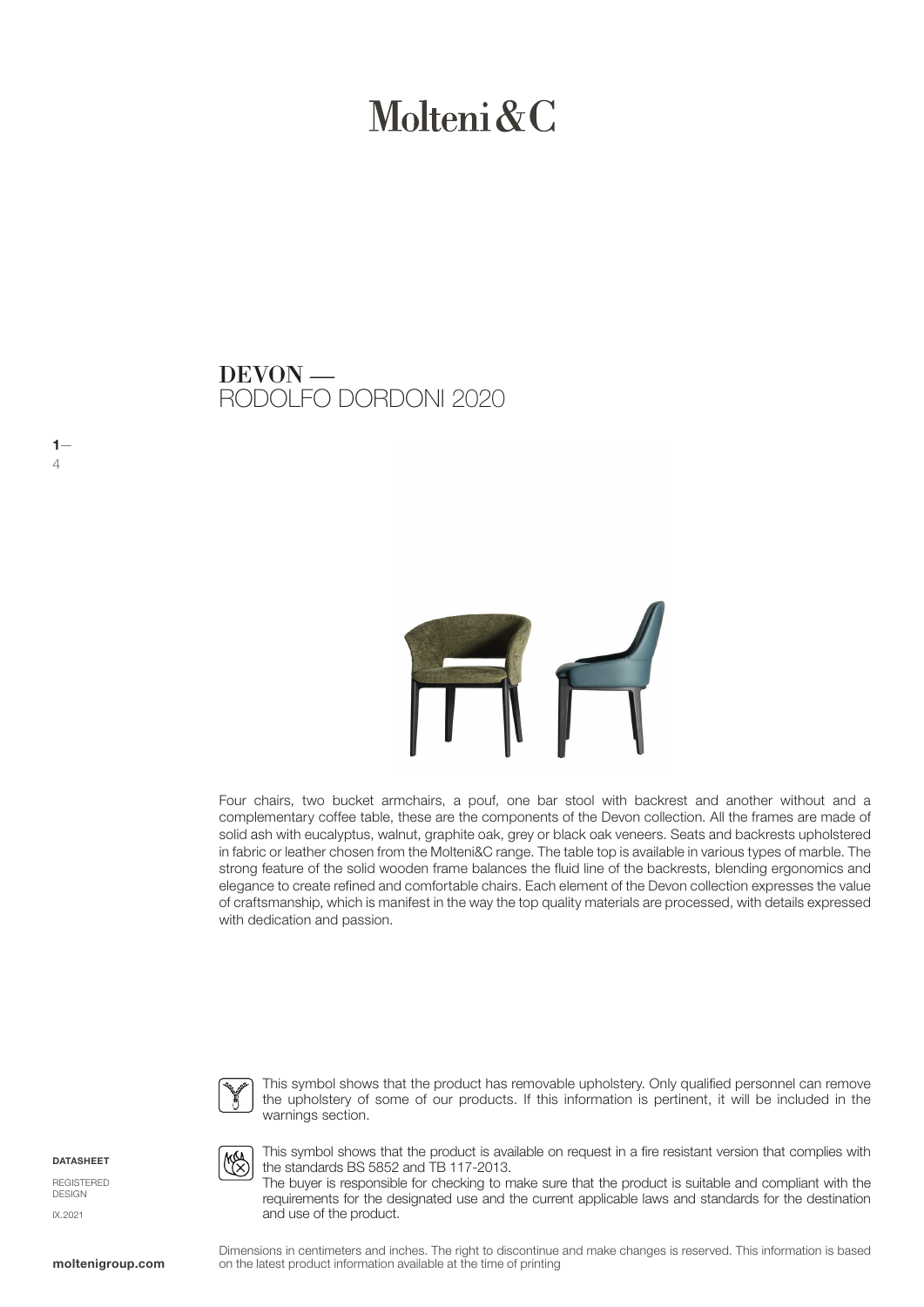

#### FINISHES

BASE FINISHES solid wood stained: eucalyptus - grey oak - graphite oak - black oak - walnut

SMALL TABLE TOP FINISHES marble: silver dune - silver wave - green alpine - Sahara noir - calacatta gold

### TECHNICAL INFORMATION

#### Molteni&C **STRUCTURE**

In solid wood stained. Feet in non-slip plastic.

SEAT (SMALL ARMCHAIRS - CHAIRS - POUF - STOOL) Internal structure is a solid Firwood (Picea abies) frame and chipboard, with elastic straps. Padding in variable density high-resistance foam polyurethane. Cover in bonded velveteen.

BACKREST (SMALL ARMCHAIRS, CHAIRS AND STOOL) Internal structure in Polimex (composite polyester/polyurethane material) covered with variable density high-resistance polyurethane foam. Cover in bonded velveteen.

SMALL TABLE TOPS Marble from the Molteni&C collection, according to the model-specific price list.

REMOVABLE OUTER COVER

(See enclosed label, specific for the cover in question).



**MA** AVAILABLE IN FIRE-RESISTANT VERSION TB117 AND BS5852

SMALL ARMCHAIRS

**CHAIRS** 













POUF SMALL TABLE STOOLS







**STRUCTURE** SEAT **BACKREST** 

#### DATASHEET

REGISTERED DESIGN IX.2021

Dimensions in centimeters and inches. The right to discontinue and make changes is reserved. This information is based on the latest product information available at the time of printing

 $2-$ 4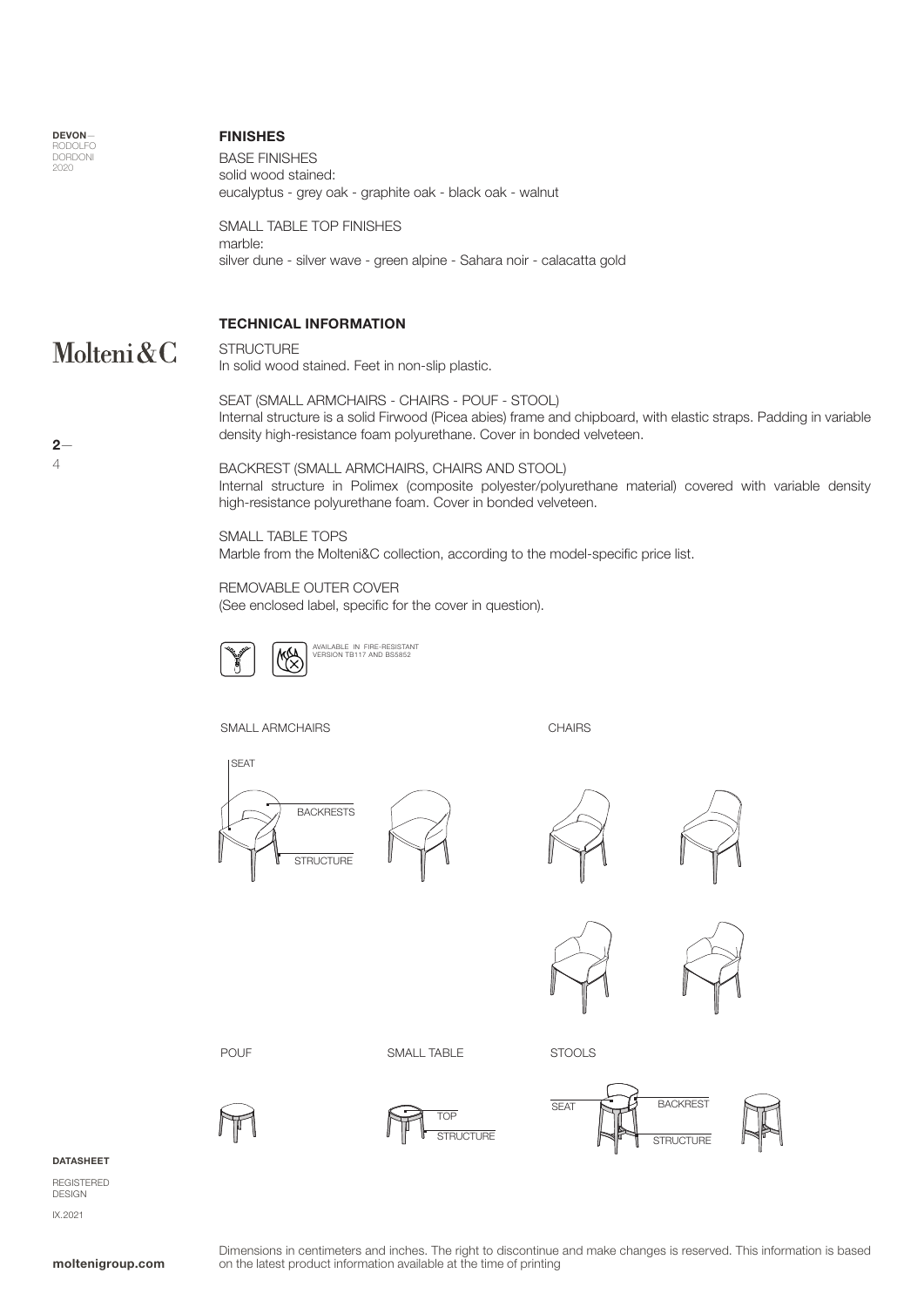DORDONI 2020

#### DEVON-<br>
DIMENSIONS





chair DSD2

55 21 5/8"

DSB2

<u>ছ|ক্ৰু</u>

83 32 5/8"

Molteni&C



chair with arms chair with arms DSB1





 $\frac{47}{181/2"}$ 

DPL1 DPL2



small armchair small armchair



#### DATASHEET

REGISTERED DESIGN IX.2021